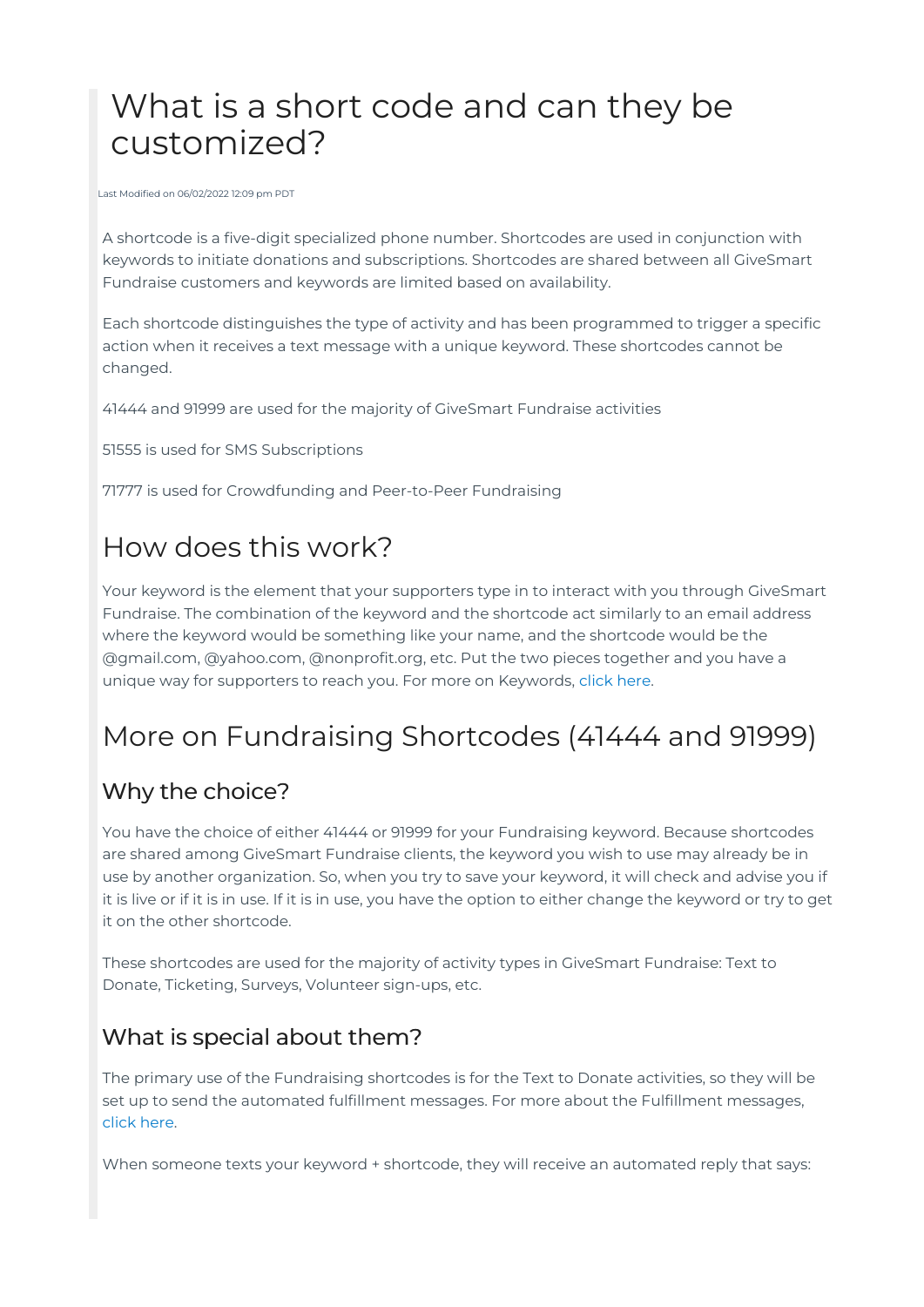Thanks for supporting [Your Organization Short Name].

Click here to complete: http://igfn.us/f/example1

Msg&data rates may apply. 4 msgs/mo. Text HELP for help, Text STOP to end

If it is a Text to Donate activity it will tell them their pledged amount instead:

You pledged \$[Amount].

Complete here: http://igfn.us/f/example1

Reply CANCEL to cancel.

Msg&data rates may apply. 4 msgs/mo. Text HELP for help, Text STOP to end

The language of these messages cannot be changed. If you want a different automated reply, see the SMS Subscription Shortcode section below.

## More on the Subscription Shortcode (51555)

This is used when you create an SMS Subscription activity. For detailed information about the SMS subscription features, [click](http://support.mobilecause.com/help/set-up-sms-subscriptions) here.

#### What is special about it?

By using the One Time Response option, you can personalize the automated reply to your supporters.

Sometimes you can use a Subscription keyword/shortcode in place of the Fundraising keyword/shortcode if you do not like the wording of the Fundraising reply. You can write your automated reply and simply use the link to your Fundraising activity in the message.

Note: If you do this, though, you will NOT have any Fulfilment messages sent to your supporters. They will not appear on a fundraising thermometer unless they complete their donation.

### More on the Crowdfunding and Peer-to-Peer Fundraising Shortcode (71777)

This shortcode is used exclusively with the Crowdfunding and Peer-to-Peer Fundraising activity. For more on this, click [here](http://support.mobilecause.com/help/set-up-a-crowdfunding-and-peer-to-peer-activity).